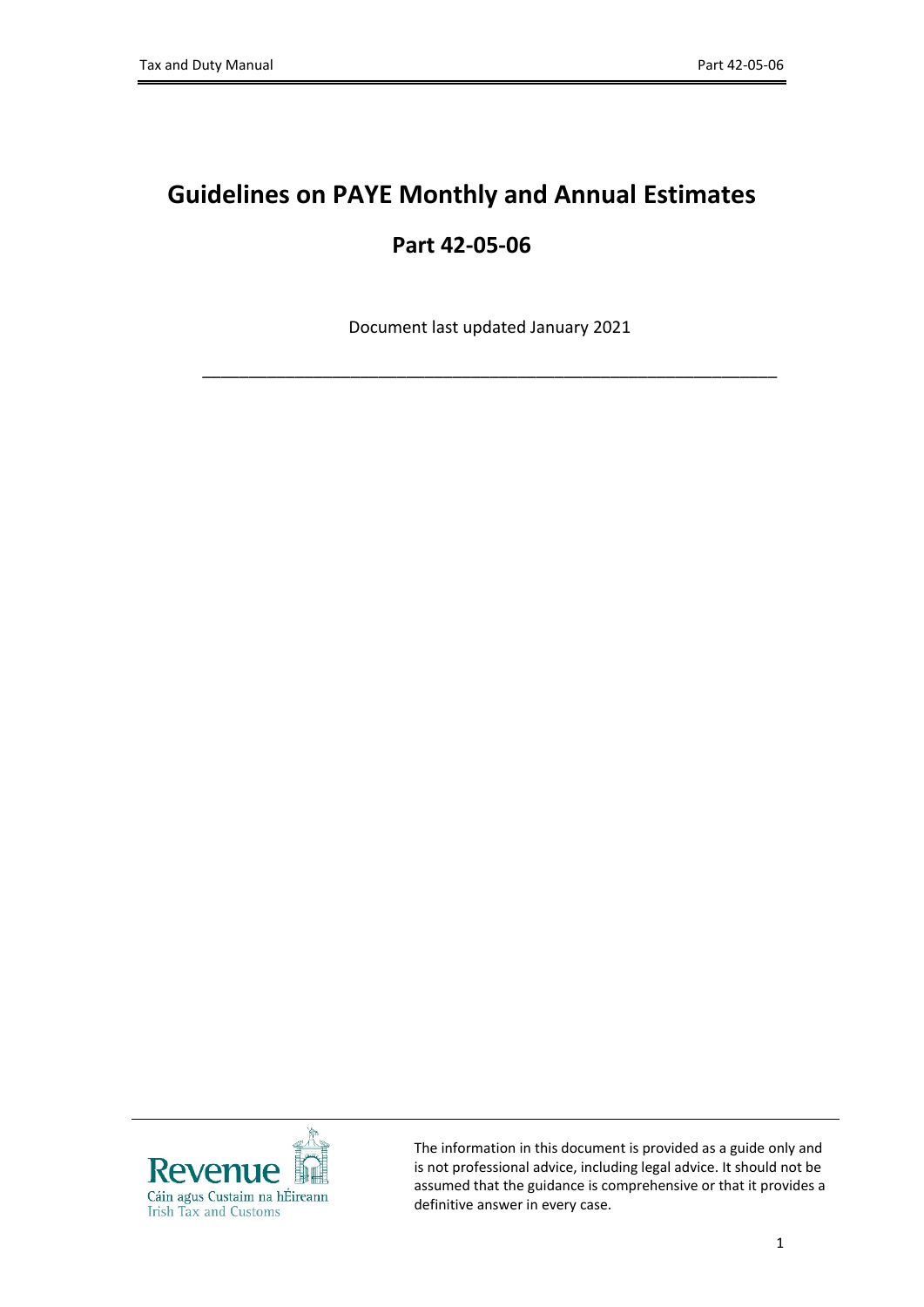## **Table of Contents**

| Meaning of employer for the purposes of operating the PAYE system4 |
|--------------------------------------------------------------------|
|                                                                    |
|                                                                    |
|                                                                    |
|                                                                    |
|                                                                    |
|                                                                    |
|                                                                    |
|                                                                    |
|                                                                    |
|                                                                    |
|                                                                    |
|                                                                    |
|                                                                    |
|                                                                    |
|                                                                    |
|                                                                    |
|                                                                    |
|                                                                    |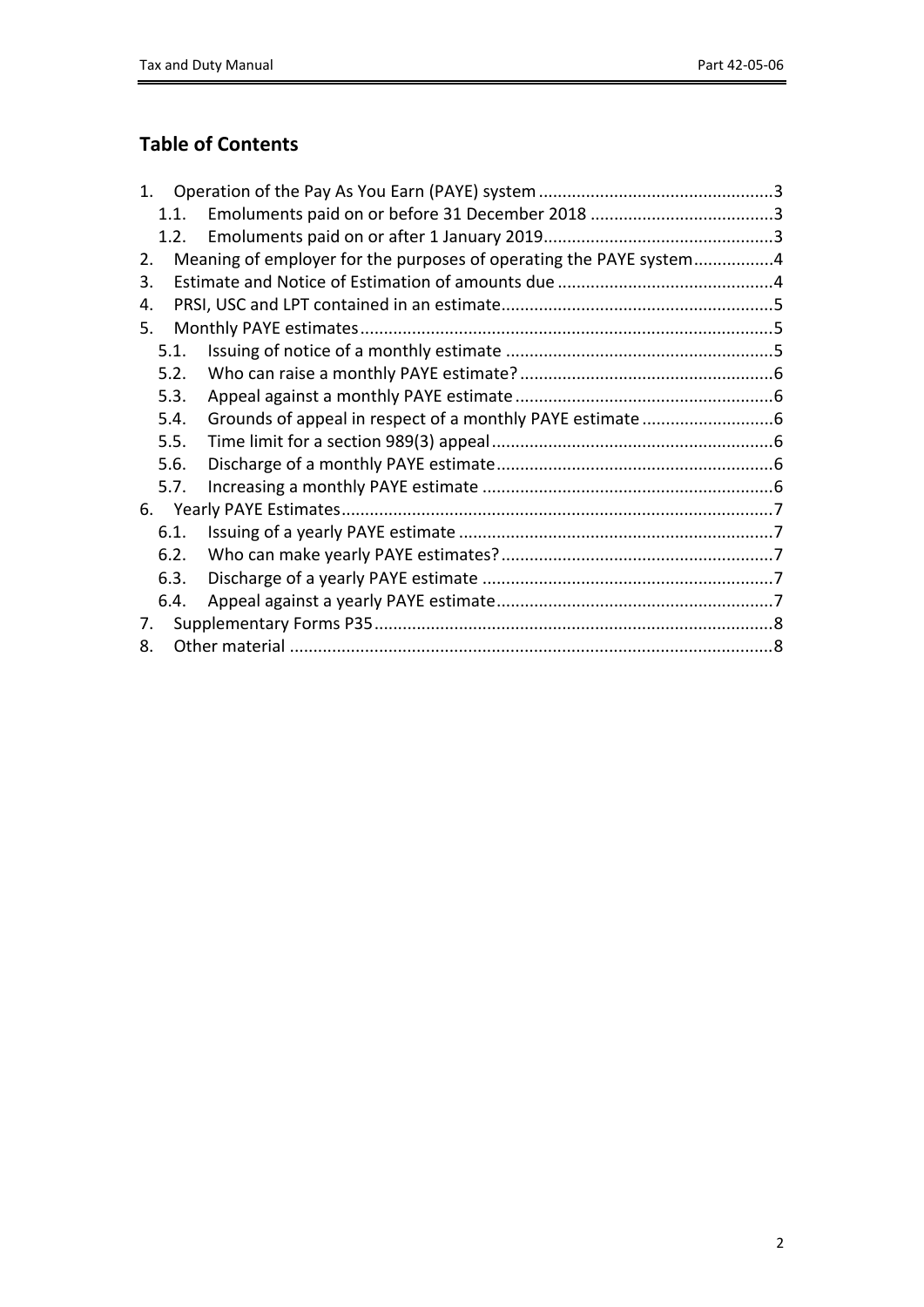The contents of this Tax and Duty Manual apply in respect of **emoluments paid on or before 31 December 2018**. For emoluments paid on or after 1 January 2019, section 990 of the Taxes Consolidation Act 1997 (as amended with effect from 1 January 2019) provides for the making of assessments (rather than estimates). Further information on PAYE assessments can be found in [Tax](https://www.revenue.ie/en/tax-professionals/tdm/income-tax-capital-gains-tax-corporation-tax/part-42/42-04-72.pdf) [and](https://www.revenue.ie/en/tax-professionals/tdm/income-tax-capital-gains-tax-corporation-tax/part-42/42-04-72.pdf) [Duty](https://www.revenue.ie/en/tax-professionals/tdm/income-tax-capital-gains-tax-corporation-tax/part-42/42-04-72.pdf) [Manual](https://www.revenue.ie/en/tax-professionals/tdm/income-tax-capital-gains-tax-corporation-tax/part-42/42-04-72.pdf) [Part](https://www.revenue.ie/en/tax-professionals/tdm/income-tax-capital-gains-tax-corporation-tax/part-42/42-04-72.pdf) [42-04-72.](https://www.revenue.ie/en/tax-professionals/tdm/income-tax-capital-gains-tax-corporation-tax/part-42/42-04-72.pdf)

## <span id="page-2-0"></span>1. Operation of the Pay As You Earn (PAYE) system

### <span id="page-2-1"></span>1.1. Emoluments paid on or before 31 December 2018

The operation of the PAYE system in respect of emoluments paid on or before 31 December 2018 was governed by Chapter 4, Part 42 of the Taxes Consolidation Act (TCA) 1997 (Sections 983 to 997A) and the Income Tax (Employment) (Consolidated) Regulations 2001 (S.I. No. 559 of 2001).

In brief, employers were obliged to operate the PAYE system and, in particular, to –

- deduct tax at source under the PAYE system from emoluments payable to employees and office holders (PAYE Regulation No. 16),
- remit such deductions to Revenue (PAYE Regulations No. 28 and 29), and
- submit relevant documentation in relation to such deductions (see, for example, PAYE Regulation No. 31 regarding the obligation on an employer to send an end of year PAYE return on a form prescribed by the Revenue Commissioners – the prescribed form for this purpose was known as Form P35).

#### <span id="page-2-2"></span>1.2. Emoluments paid on or after 1 January 2019

Finance Act 2017 deleted section 989 TCA 1997 and amended section 990 TCA 1997 with effect from 1 January 2019. This is in line with the move under PAYE Modernisation from monthly (P30) and annual (P35) reporting to monthly reporting under section 985G TCA 1997.

For emoluments paid on or after 1 January 2019, section 990 TCA 1997 provides that where Revenue believe an employer has not submitted any return for a month, or, where a return has been submitted but does not include the total amount of deductions due, Revenue may raise an assessment (rather than an estimate) on the employer of the amounts due.

The Income Tax (Employment) Regulations 2018 (S.I. No. 345 of 2018) apply in respect of emoluments paid on or after 1 January 2019.

Further detail can be found in [Tax](https://www.revenue.ie/en/tax-professionals/tdm/income-tax-capital-gains-tax-corporation-tax/part-42/42-04-72.pdf) [and](https://www.revenue.ie/en/tax-professionals/tdm/income-tax-capital-gains-tax-corporation-tax/part-42/42-04-72.pdf) [Duty](https://www.revenue.ie/en/tax-professionals/tdm/income-tax-capital-gains-tax-corporation-tax/part-42/42-04-72.pdf) [Manual](https://www.revenue.ie/en/tax-professionals/tdm/income-tax-capital-gains-tax-corporation-tax/part-42/42-04-72.pdf) [Part](https://www.revenue.ie/en/tax-professionals/tdm/income-tax-capital-gains-tax-corporation-tax/part-42/42-04-72.pdf) [42-04-72.](https://www.revenue.ie/en/tax-professionals/tdm/income-tax-capital-gains-tax-corporation-tax/part-42/42-04-72.pdf)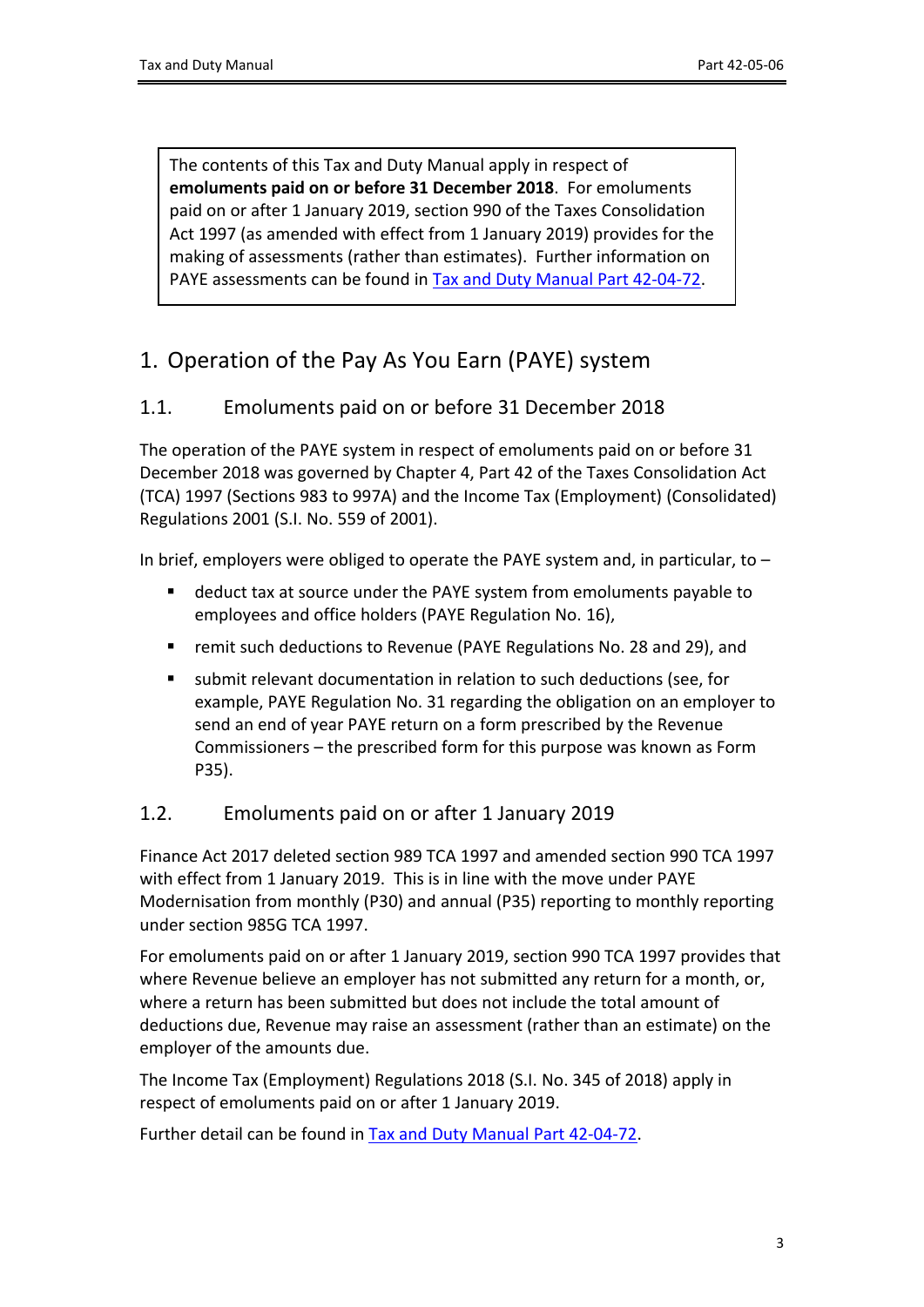## <span id="page-3-0"></span>2. Meaning of employer for the purposes of operating the PAYE system

The meaning of employer for the purposes of the PAYE system is contained in Section 983 TCA 1997 as follows:

**"employer"** means any person paying emoluments.

**"emoluments"** means anything assessable to income tax under Schedule E.

#### **NOTE:**

**The remainder of this manual applies in respect of emoluments paid on or before 31 December 2018. References to provisions in the Taxes Consolidation Act 1997 are to provisions which applied in respect of such emoluments i.e. prior to revisions to such provisions which took effect from 1 January 2019.** 

## <span id="page-3-1"></span>3. Estimate and Notice of Estimation of amounts due

Where an employer has not submitted any return for a month or where Revenue believe the employer has underpaid on the monthly or annual return, Revenue may make an estimate of the amounts due.

Where such an 'estimate' is made, then the inspector or other officer who made the 'estimate' may serve notice on the employer specifying the amount of the tax so estimated.

There are two types of PAYE estimate -

- **monthly estimates** commonly known as a P30 estimate (Section 989 TCA 1997); and
- **yearly estimates** commonly known as a P35 estimate (Section 990 TCA 1997).

The purpose of a PAYE estimate is to quantify the amounts of the PAYE income tax, PRSI, USC, LPT due, and to generate demands seeking those amounts.

In practice, PAYE estimates are generated by –

- (a) the Office of the Collector-General where employers fail to fulfil their obligations as regards submission of employer Forms P30 and P35, or as regards remittances of PAYE income tax, PRSI, USC, LPT, and
- (b) Revenue auditors where, following an audit, there is no agreement as to the quantum of PAYE income tax, PRSI, USC, LPT due.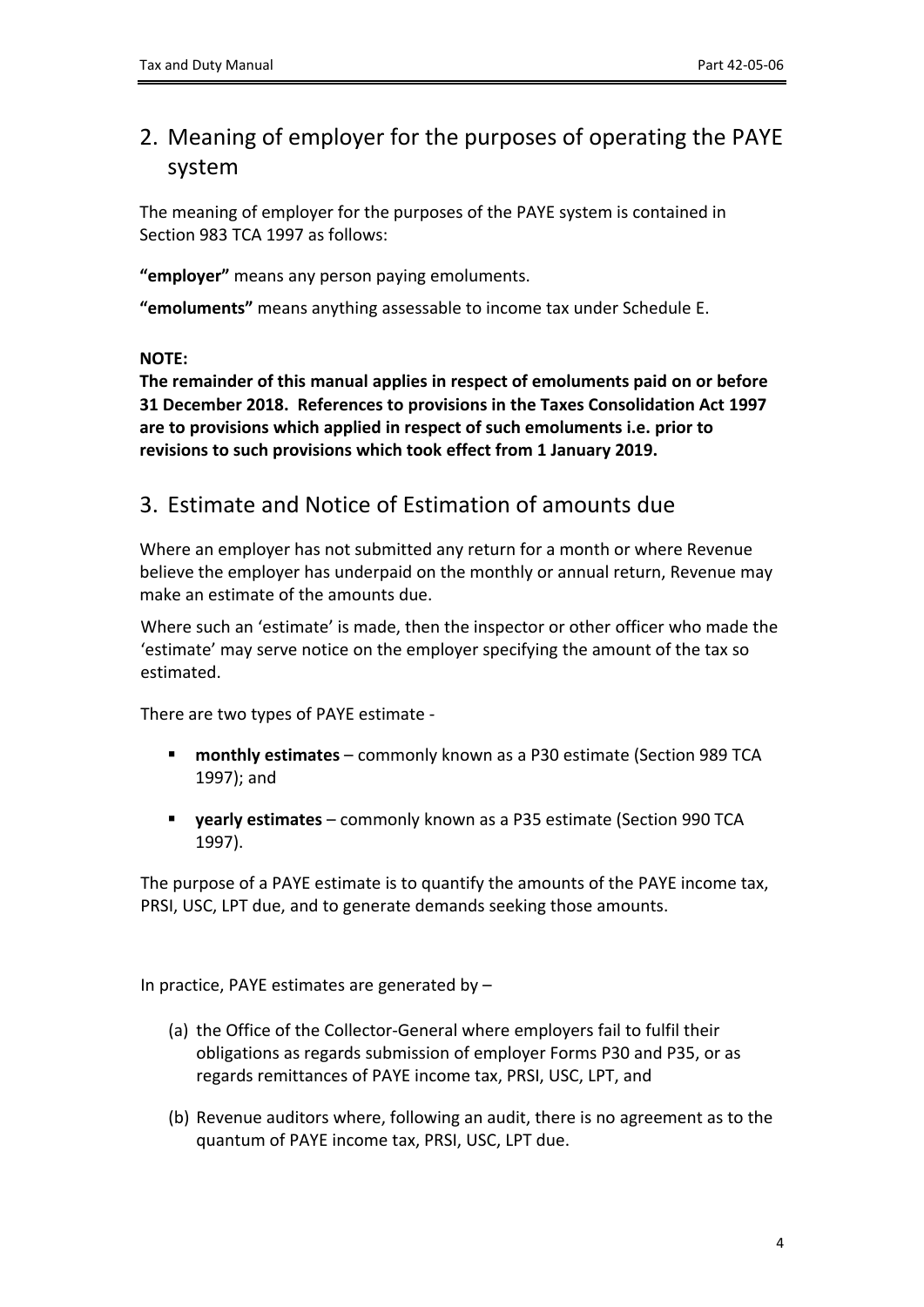The following material is either exempt from or not required to be published under the Freedom of Information Act 1997.

<span id="page-4-0"></span>[…]

## 4. PRSI, USC and LPT contained in an estimate

Where a PAYE estimate is to be raised, it should, as appropriate, include amounts in respect of:

- PRSI (employer and employee contribution) the statutory basis for including these in the estimate is provided by Article 11 of the Social Welfare (Consolidated Contributions and Insurability) Regulations 1996 and Section 17 of the Social Welfare Consolidation Act 2005;
- USC Section 531AAA of the Taxes Consolidation Act 1997 applies the provisions of Part 42 TCA 1997(PAYE system) to USC in relation to the collection and recovery of unpaid amounts;
- LPT Part 10, Chapter 1 of the Finance (Local Property Tax) Act 2012 (as amended) deals with Deduction at Source for Employers.

### <span id="page-4-1"></span>5. Monthly PAYE estimates

#### <span id="page-4-2"></span>5.1. Issuing of notice of a monthly estimate

Section 989(2) TCA 1997 provides for both -

- the making of an estimate, and
- **the serving of a notice of that estimate on the relevant employer**

by Revenue as regards the PAYE tax that the employer is liable to remit.

Section 989(3)(e) TCA 1997 allows Revenue to increase an estimate.

Section 989(4) TCA 1997 allows Revenue to extend an 'estimate' or amended estimate to two or more consecutive income tax months.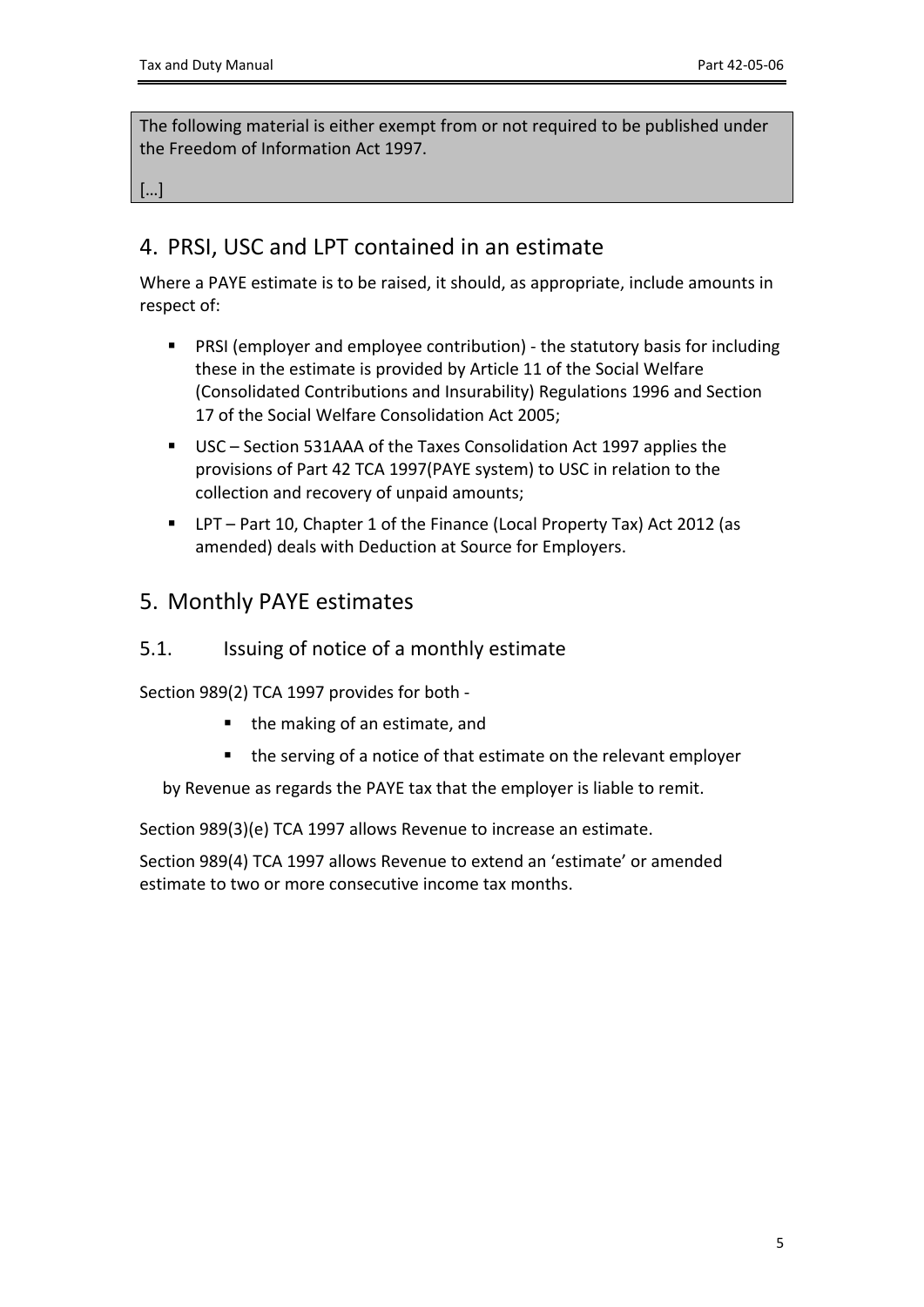#### <span id="page-5-0"></span>5.2. Who can raise a monthly PAYE estimate?

Section 989(5) TCA 1997 provides that the Revenue Commissioners may nominate any of their officers for the purposes of section 989.

#### <span id="page-5-1"></span>5.3. Appeal against a monthly PAYE estimate

Section 989(3)(a) TCA 1997 provides that where a person claims not to be liable to remit tax for the month to which a notice under subsection (2) refers, that person may appeal to the Appeal Commissioners within 14 days after the date of the notice.

#### <span id="page-5-2"></span>5.4. Grounds of appeal in respect of a monthly PAYE estimate

An appeal under Section 989(3)(a) TCA 1997 only applies where the person claims that he, she or it, as the case may be, is not liable to remit tax for the month to which the notice refers.

#### <span id="page-5-3"></span>5.5. Time limit for a section 989(3) appeal

The time limit for such a claim is 14 days after the date of the notice under subsection (2).

#### <span id="page-5-4"></span>5.6. Discharge of a monthly PAYE estimate

Section 989(3)(c) TCA 1997 provides that a monthly PAYE estimate can be discharged where the employer submits the relevant return (i.e. a Form P30) and pays the tax due.

However, Section 989(3)(d) TCA 1997 provides that where proceedings for the recovery of the tax due in the monthly estimate have commenced, the estimate cannot be discharged prior to completion of the recovery proceedings unless the Revenue Commissioners otherwise direct.

#### <span id="page-5-5"></span>5.7. Increasing a monthly PAYE estimate

Where Revenue has reason to believe that the amount estimated in a notice under subsection (2) is less than the amount which the person was liable to remit, section 989(3)(e) TCA 1997 provides that the estimate may be increased.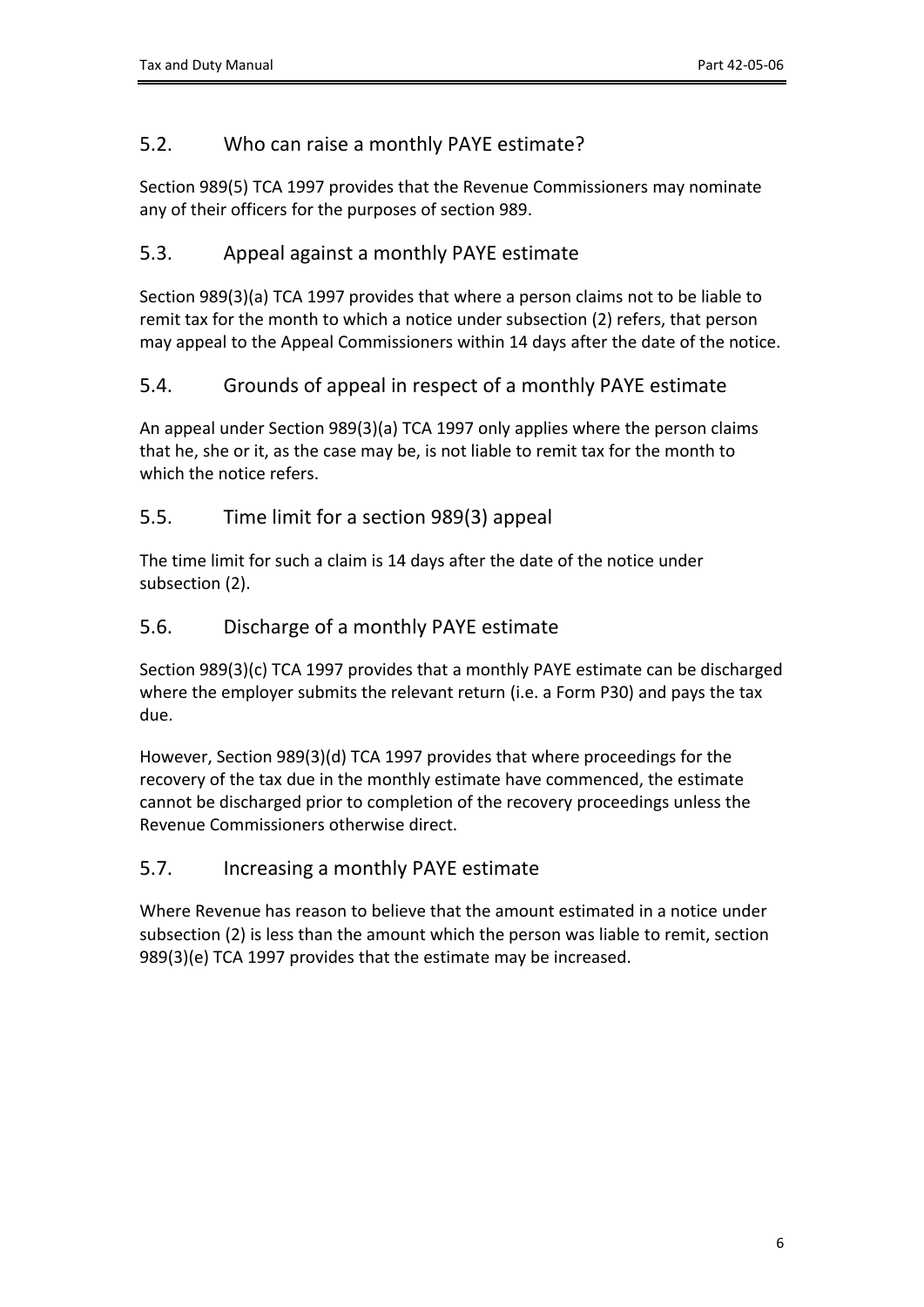## <span id="page-6-0"></span>6. Yearly PAYE Estimates

#### <span id="page-6-1"></span>6.1. Issuing of a yearly PAYE estimate

Section 990(1) TCA 1997 provides for both -

- the making of an estimate, and
- the serving of a notice of that estimate on the relevant employer

by Revenue as regards the PAYE tax that the employer is liable to remit.

Section 990(1A)(d) TCA 1997 allows for Revenue to amend an estimate.

Section 990(3) TCA 1997 allows for Revenue to extend an 'estimate' or amended estimate to two or more consecutive years.

#### <span id="page-6-2"></span>6.2. Who can make yearly PAYE estimates?

Section 990(1) TCA 1997 enables an inspector, or other officer as the Revenue Commissioners may nominate for the purposes of section 990, to make yearly PAYE estimates.

#### <span id="page-6-3"></span>6.3. Discharge of a yearly PAYE estimate

If, prior to the service of a notice of an estimate, the employer had not lodged a P35 for the year, the estimate may be discharged by the employer, within 14 days of service of the notice, by lodging the outstanding return and paying any tax, interest and costs due.

If the employer does not do this, then the estimate becomes immediately enforceable and no estimate will be discharged while enforcement proceedings are taking place in respect of the estimate, unless the Collector-General directs otherwise.

#### <span id="page-6-4"></span>6.4. Appeal against a yearly PAYE estimate

An employer who had lodged the P35 before the estimate was raised and who considers that the estimate of the tax, or balance of the tax due is excessive, may, within 30 days after the date of the notice appeal under Section 990(2) TCA 1997 to the Appeal Commissioners.